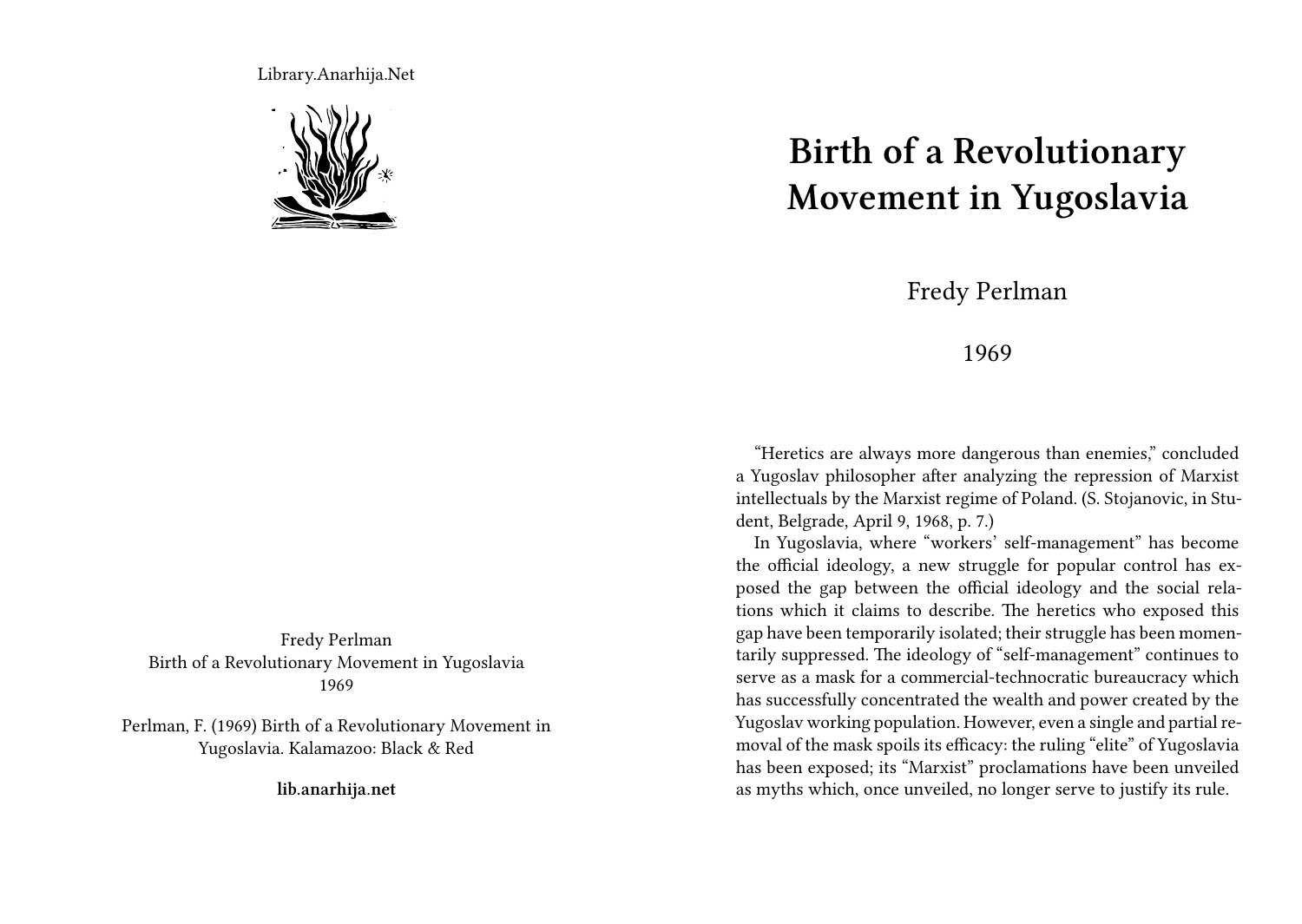In June 1968, the gap between theory and practice, between official proclamations and social relations, was exposed through practice, through social activity: students began to organize themselves in demonstrations and general assemblies, and the regime which proclaims self-management reacted to this rare example of popular self-organization by putting an end to it through police and press repression.

The nature of the gap between Yugoslav ideology and society had been analyzed before June 1968, not by "class enemies" of Yugoslavia's ruling "revolutionary Marxists," but by Yugoslav revolutionary Marxists — by heretics. According to official declarations, in a society where the working class is already in power there are no strikes, because it is absurd for workers to strike against themselves. Yet strikes, which were not reported by the press because they could not take place in Yugoslavia, have been breaking out for the past eleven years — and massively (Susret, No. 98, April 18, 1969). Furthermore, "strikes in Yugoslavia represent a symptom of the attempt to revive the workers' movement." In other words, in a society where workers are said to rule, the workers' movement is dead. "This may sound paradoxical to some people. But it is no paradox due to the fact that workers' self-management exists largely 'on paper'…" (L. Tadic in Student, April 9, 1968, p. 7.)

Against whom do students demonstrate, against whom do workers strike, in a society where students and workers already govern themselves? The answer to this question cannot be found in declarations of the Yugoslav League of Communists, but only in critical analyses of Yugoslav social relations — analyses which are heretical because they contradict the official declarations. In capitalist societies, activities are justified in the name of progress and the national interest. In Yugoslav society, programs, policies and reforms are justified in the name of progress and the working class. However, it is not the workers who initiate the dominant projects, nor do the projects serve the workers' interests: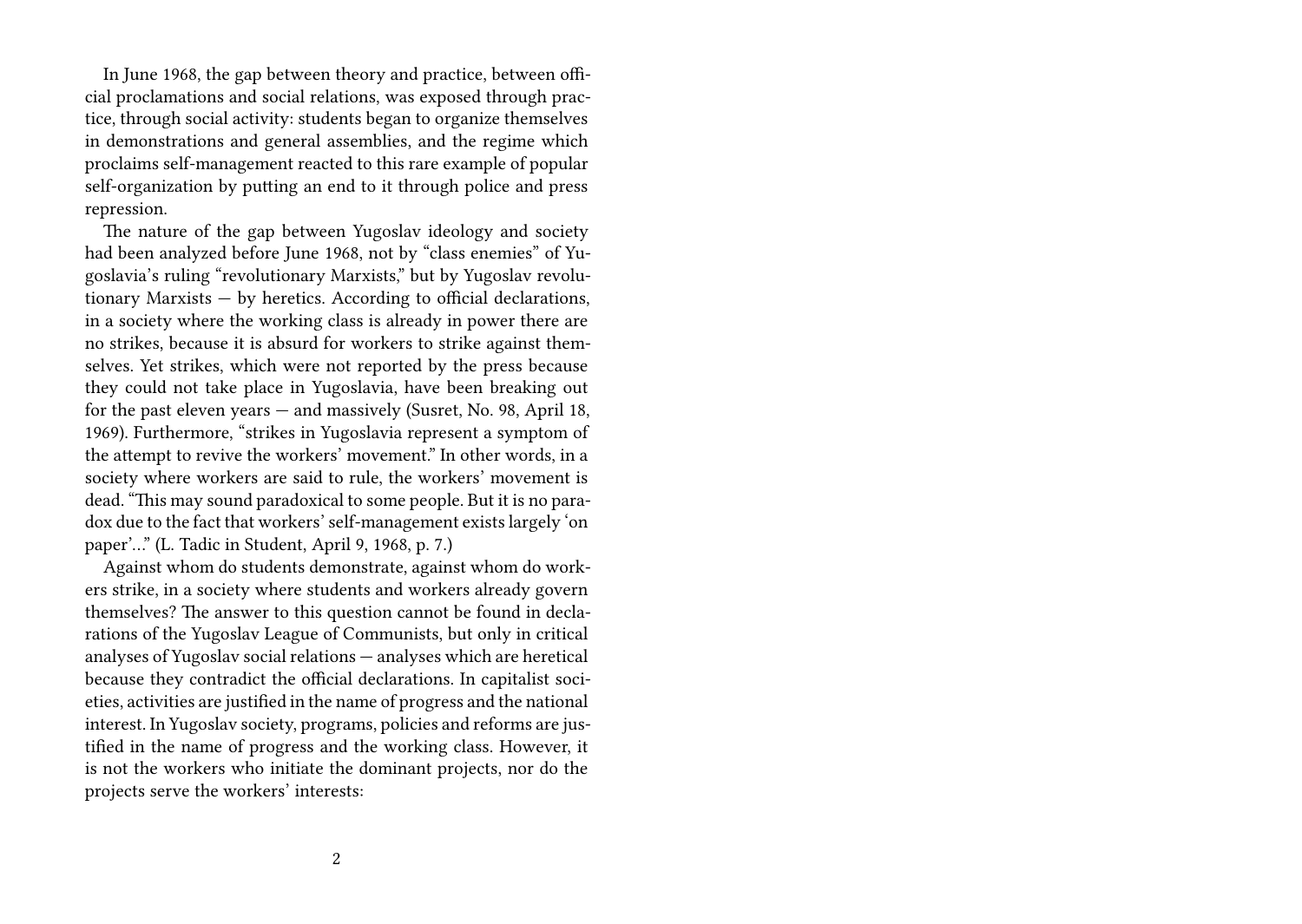Furthermore, revolution is not the repetition of an event which already took place, somewhere, sometime; it is not the reproduction of past relations, but the creation of new ones. In the words of another Yugoslav writer, "it is not only a conflict between production and creation, but in a larger sense — and here I have in mind the West as well as the East — between routine and adventure." (M. Krleza in Politika, December 29, 1968; quoted in Student, January 7, 1969.)

Crikvenica

May, 1969.

"On the one hand, sections of the working class are wageworkers who live below the level necessary for existence. The burden of the economic reform is carried by the working class, a fact which must be openly admitted. On the other hand, small groups unscrupulously capitalize themselves overnight, on the basis of private labor, services, commerce, and as middlemen. Their capital is not based on their labor, but on speculation, mediation, transformation of personal labor into property relations, and often on outright corruption." (M. Pecujlic in Student, April 30, 1968, p. 2.)

The paradox can be stated in more general terms: social relations already known to Marx reappear in a society which has experienced a socialist revolution led by a Marxist party in the name of the working class. Workers receive wages in exchange for their sold labor (even if the wages are called "personal incomes" and "bonuses"); the wages are an equivalent for the material goods necessary for the workers' physical and social survival; the surplus labor, appropriated by state or enterprise bureaucracies and transformed into capital, returns as an alien force which determines the material and social conditions of the workers' existence. According to official histories, Yugoslavia eliminated exploitation in 1945, when the Yugoslav League of Communists won state power. Yet workers whose surplus labor supports a state or commercial bureaucracy, whose unpaid labor turns against them as a force which does not seem to result from their own activity but from some higher power — such workers perform forced labor: they are exploited. According to official histories, Yugoslavia eliminated the bureaucracy as a social group over the working class in 1952, when the system of workers' self-management was introduced. But workers who alienate their living activity in exchange for the means of life do not control themselves; they are controlled by those to whom they alienate their labor and its products, even if these people eliminated themselves in legal documents and proclamations.

In the United States, trusts ceased to exist legally precisely at the point in history when trusts began to centralize the enormous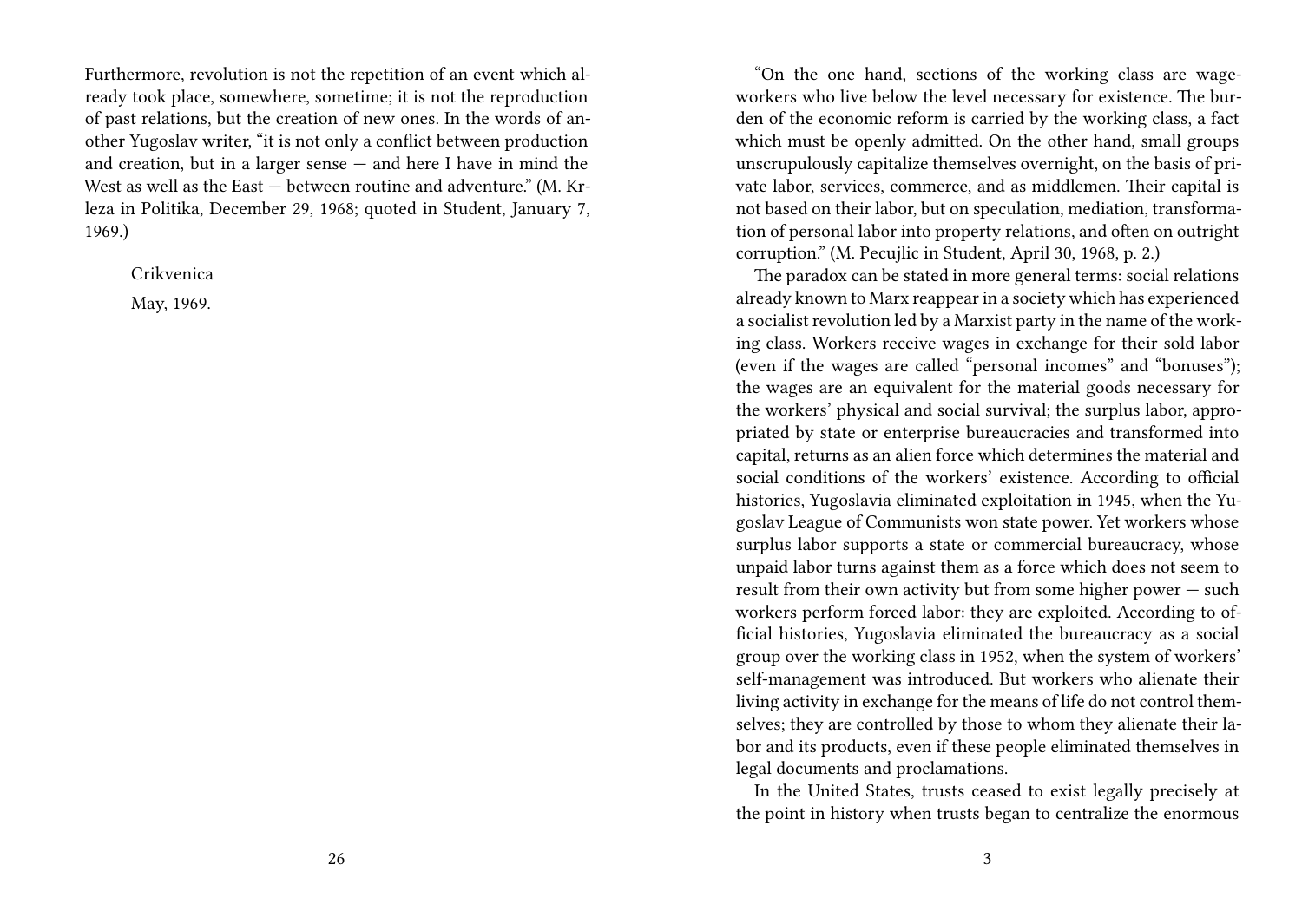productive power of the U. S. working class. In Yugoslavia, the social stratum which manages the working class ceased to exist in 1952. But in actual fact, "the dismantling of the unified centralized bureaucratic monopoly led to a net of self-managing institutions in all branches of social activity (nets of workers' councils, selfmanaging bodies, etc.) From a formal-legal, normative, institutional point of view, the society is self-managed. But is this also the status of real relations? Behind the self-managed facade, within the selfmanaged bodies, two powerful and opposed tendencies arise from the production relations. Inside of each center of decision there is a bureaucracy in a metamorphosed, decentralized form. It consists of informal groups who maintain a monopoly in the management of labor, a monopoly in the distribution of surplus labor against the workers and their interests, who appropriate on the basis of their position in the bureaucratic hierarchy and not on the basis of labor, who try to keep the representatives of 'their' organization, of 'their' region, permanently in power so as to ensure their own position and to maintain the former separation, the unqualified labor and the irrational production — transferring the burden to the workers. Among themselves they behave like the representatives of monopoly ownership… On the other hand, there is a profoundly socialist, self-governing tendency, a movement which has already begun to stir…" (Pecujlic in Ibid.)

This profoundly socialist tendency represents a struggle against the dependence and helplessness which allows workers to be exploited with the products of their own labor; it represents a struggle for control of all social activities by those who perform them. Yet what form can this struggle take in a society which already proclaims self-organization and self-control as its social, economic and legal system? What forms of revolutionary struggle can be developed in a context where a communist party already holds state power, and where this communist party has already proclaimed the end of bureaucratic rule and raised self-management to the level of an official ideology? The struggle, clearly, cannot consist of the

in June), and that trained young people would accelerate the economic reform… In the current phase of our development we were not able to create more jobs, but we created another type of solution — we opened our frontiers and allowed our workers free employment abroad. Obviously it would be nice if we all had work here, at home. Even the Constitution says that. But that cannot be harmonized with the new phase of our reform. However, the struggle for reform has entered its final, conclusive stage and things will improve significantly. In actual fact, our people don't have it so bad even now. Earlier they could work only for one state, now they can work for the entire world. What's one state to the entire world? This creates mutual understanding and friendship… We were obviously unable to describe all the enemies of our system, such as various extremists, leftists, rightists, anarcho-liberals, radicals, demagogues, teachers, dogmatics, would-be-revolutionaries (who go so far as to claim that our revolution has fallen into crisis), anti-reformists and informal groups…, unitarians, folklorists, and many other elements. All of them represent potential hotbeds of crisis. All these informal groups and extremists must be energetically isolated from society, and if possible re-formed so as to prevent their destructive activity." (V. Teofilovic in Student, May 13, 1969, p. 1.)

The Yugoslav experience adds new elements to the experience of the world revolutionary movement; the appearance of these elements has made it clear that socialist revolution is not a historical fact in Yugoslavia's past, but a struggle in the future. This struggle has been initiated, but it has nowhere been carried out. "For as Babeuf wrote, managers organize a revolution in order to manage, but an authentic revolution is only possible from the bottom, as a mass movement. Society, all of its spontaneous human activity, rises as a historical subject and creates the identity of politics and popular will which is the basis for the elimination of politics as a form of human alienation." (M. Vojnovic in Student, April 22, 1969, p. 1.) Revolution in this sense cannot even be conceived within the confines of a single university, a single factory, a single nation-state.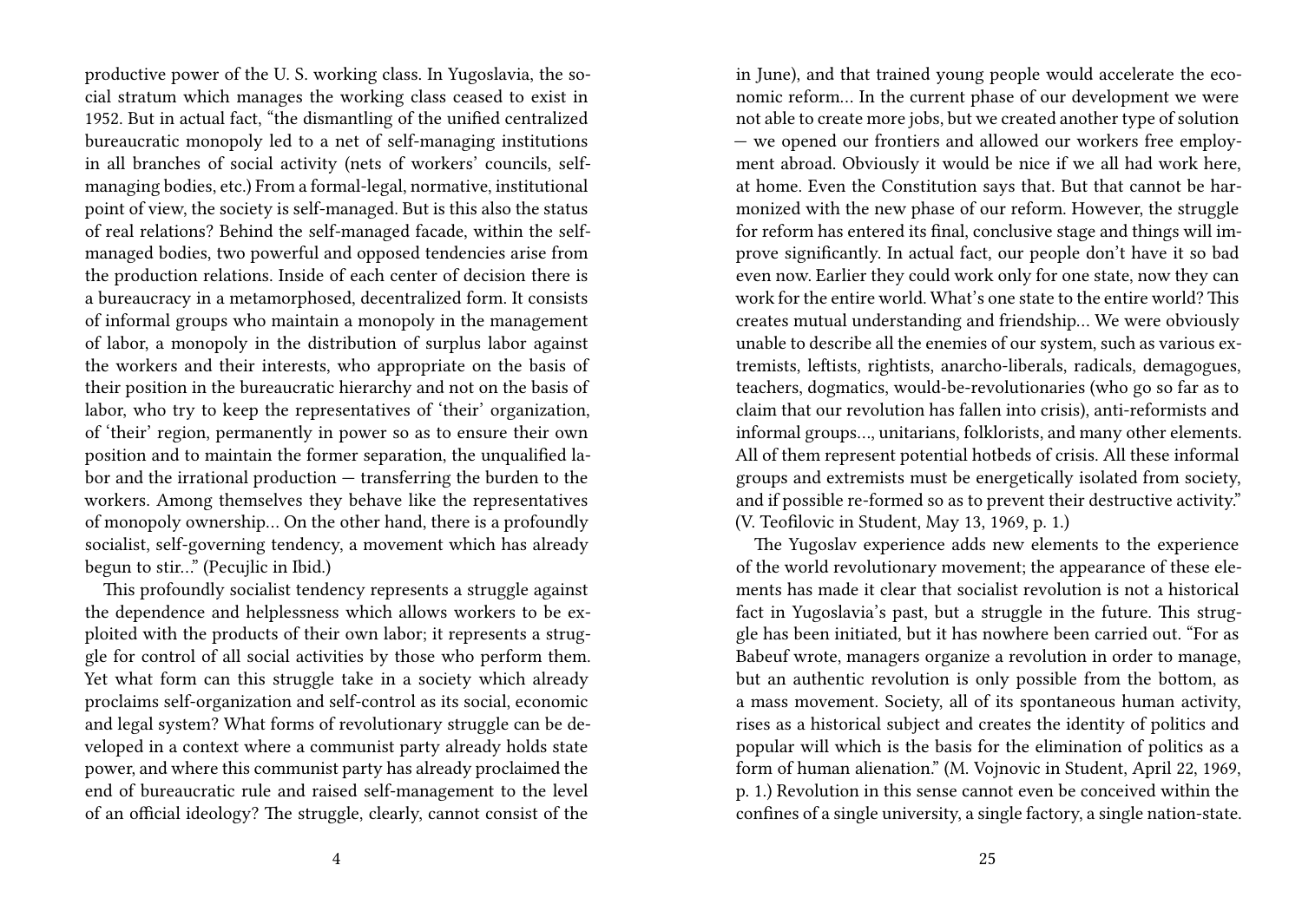Official reactions to the birth of the Yugoslav "new left," from those of the President of Yugoslavia to those of the President of Croatia, are humorously summarized in a satire published on the front page of the May 13 issue of Student. "…Many of our opponents declare themselves for democracy, but what they want is some kind of pure or full democracy, some kind of libertarianism. In actual fact they're fighting for their own positions, so as to be able to speak and work according to their own will and the way they think right. We reject all the attempts of these anti-democratic forces; in our society it must be clear to everyone who is responsible to whom… In the struggle against these opponents, we're not going to use undemocratic means unless democratic means do not show adequate success. An excellent example of the application of democratic methods of struggle is our confrontation with bureaucratic forces. We all know that in the recent past, bureaucracy was our greatest social evil. And where is that bureaucracy now? It melted, like snow. Under the pressure of our self-managing mechanisms and our democratic forces, it melted all by itself, automatically, and we did not even need to make any changes whatever in the personnel or the structures of our national government, which in any case would not have been consistent with self-management. The opponents attack our large social differences, and they even call them unjustified… But the working class, the leading and ruling force of our society, the carrier of progressive trends and the historical subject, must not become privileged at the expense of other social categories; it must be ready to sacrifice in the name of the further construction of our system. The working class is aware of this and decisively rejects all demands for a radical decrease in social differences, since these are in essence demands for equalization; and this, above all else, would lead to a society of poor people. But our goal is a society in which everyone will be rich and will get according to his needs… The problem of unemployment is also constantly attacked by enemy forces. Opponents of our system argue that we should not make such a fuss about creating new jobs (as if that was as easy as opening windows

expropriation of the capitalist class, since this expropriation has already taken place; nor can the struggle consist of the taking of state power by a revolutionary Marxist party, since such a party has already wielded state power for a quarter of a century. It is of course possible to do the thing over again, and to convince oneself that the outcome will be better the second time than the first. But the political imagination is not so poor that it need limit its perspectives to past failures. It is today realized, in Yugoslavia as elsewhere, that the expropriation of the capitalist class and its replacement by "the organization of the working class" (i.e. the Communist Party), that the taking of national-state power by "the organization of the working class" and even the official proclamation of various types of "socialism" by the Communist Party in power, are already historical realities, and that they have not meant the end of commodity production, alienated labor, forced labor, nor the beginning of popular self-organization and self-control.

Consequently, forms of organized struggle which have already proved themselves efficient instruments for the acceleration of industrialization and for rationalizing social relations in terms of the model of the Brave New World, cannot be the forms of organization of a struggle for independent and critical initiative and control on the part of the entire working population. The taking of state power by the bureau of a political party is nothing more than what the words say, even if this party calls itself "the organization of the working class," and even if it calls its own rule "the Dictatorship of the Proletariat" or "Workers' Self-Management." Furthermore, Yugoslav experience does not even show that the taking of state power by the "organization of the working class" is a stage on the way toward workers' control of social production, or even that the official proclamation of "workers' self-management" is a stage towards its realization. The Yugoslav experiment would represent such a stage, at least historically, only in case Yugoslav workers were the first in the world to initiate a successful struggle for the de-alienation of power at all levels of social life. However, Yugoslav workers have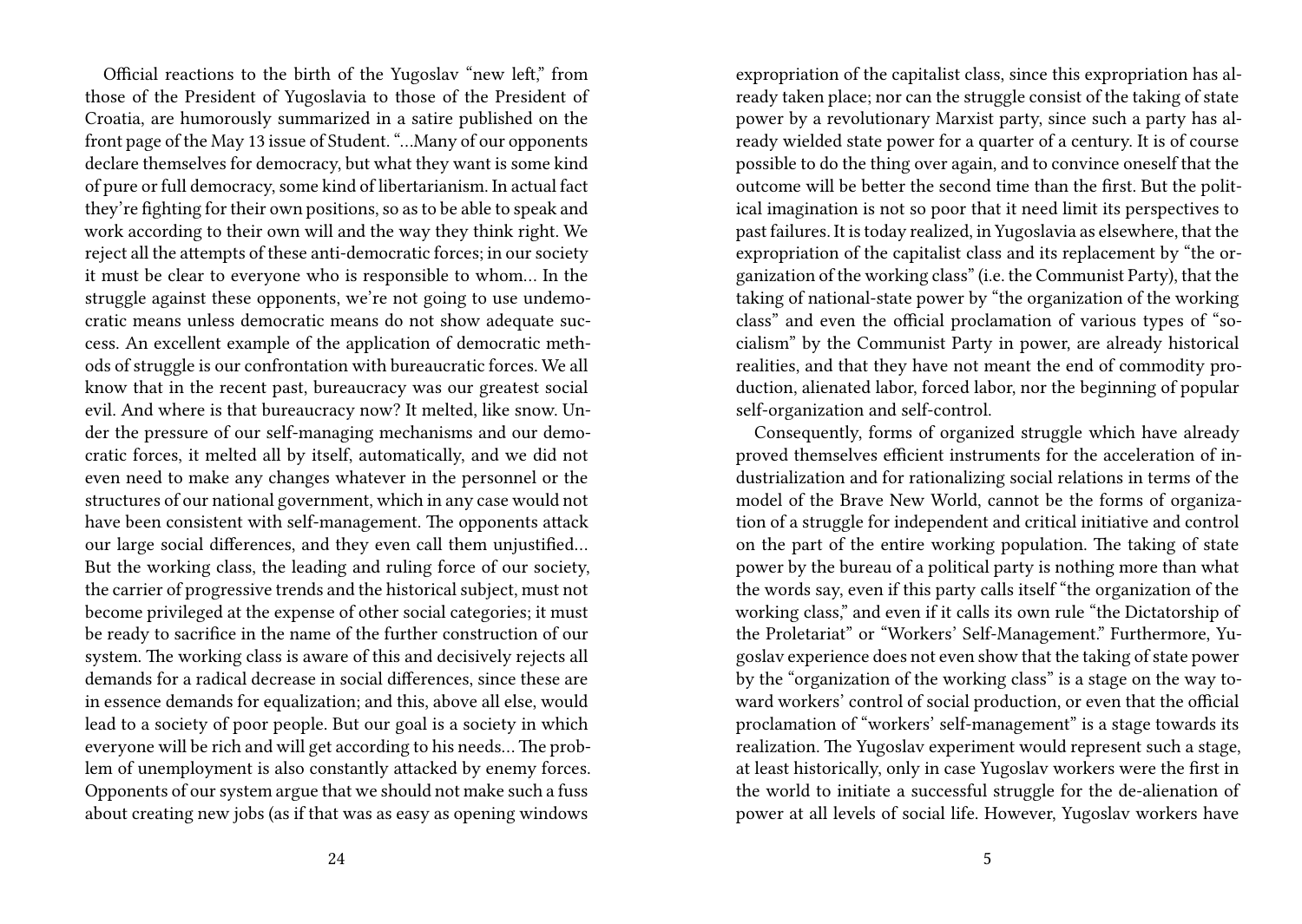not initiated such a struggle. As in capitalist societies, students have initiated such a struggle, and Yugoslav students were not among the first.

The conquest of state power by a political party which uses a Marxist vocabulary in order to manipulate the working class must be distinguished from another, very different historical task: the overthrow of commodity relations and the establishment of socialist relations. For over half a century, the former has been presented in the guise of the latter. The rise of a "new left" has put an end to this confusion; the revolutionary movement which is experiencing a revival on a world scale is characterized precisely by its refusal to push a party bureaucracy into state power, and by its opposition to such a bureaucracy where it is already in power.

Party ideologues argue that the "new left" in capitalist societies has nothing in common with student revolts in "socialist countries." Such a view, at best, is exaggerated: with respect to Yugoslavia it can at most be said that the Yugoslav student movement is not as highly developed as in some capitalist countries: until June, 1968, Yugoslav students were known for their political passivity, pro-United States sympathies and petit-bourgeois life goals. However, despite the wishes of the ideologues, Yugoslav students have not remained far behind; the search for new forms of organization adequate for the tasks of socialist revolution has not remained alien to Yugoslav students. In May,1968, while a vast struggle to de-alienate all forms of separate social power was gaining historical experience in France, the topic "Students and Politics" was discussed at the Belgrade Faculty of Law. The "theme which set the tone of the discussion" was: "…the possibility for human engagement in the 'new left' movement which, in the words of Dr. S. Stojanovic, opposes the mythology of the 'welfare state' with its classical bourgeois democracy, and also the classical left parties — the social-democratic parties which have succeeded by all possible means in blunting revolutionary goals in developed Western societies, as well as the communist parties which often discredited the original ideals for which

The socialist ideology of Yugoslavia has been shown to be hollow; the ruling elite has been deprived of its justifications. But as yet the exposure has taken the form of critical analysis, of revolutionary theory. Revolutionary practice, self-organization by the base, as yet has little experience. In the meantime, those whose struggle for socialism has long ago become a struggle to keep themselves in power, continue to identify their own rule with self-government of the working class, they continue to define the commodity economy whose ideologues they have become as the world's most democratic society. In May 1969, the newly elected president of the Croatian parliament, long-time member of the Central Committee of the Yugoslav Communist Party, blandly stated that "the facts about the most basic indexes of our development show and prove that the economic development of the Socialist Republic of Croatia, and of Yugoslavia as a whole, has been harmonious and progressive." The president is aware of unemployment and the forced exile of Yugoslav workers, but the problem is about to be solved because "Some actions have been initiated to deal with the concern over our people who are temporarily employed abroad; these actions must be systematized, improved, and included as an integral part of our system, our economy and our polity…" The president is also aware of profound critiques of the present arrangement, and for him these are "illusions, confusions, desperation, impatience,Quixotic pretensions which are manifested — regardless of the seeming contradiction — from leftist revolutionary phrases to chauvinistic trends which take the form of philosophy, philology, movement of the labor force, economic situation of the nation, republic, etc… We must energetically reject attempts to dramatize and generalize certain facts which, pulled out of the context of our entire development and our reality, attempt to use them for defeatist, demoralizing, and at times chauvinistic actions. We must systematically and factually inform our working people of these attempts, we must point out their elements, their methods, their real intentions, and the meaning of the actions." (J. Blazevic, Vjesnik, May 9, 1969, p. 2.)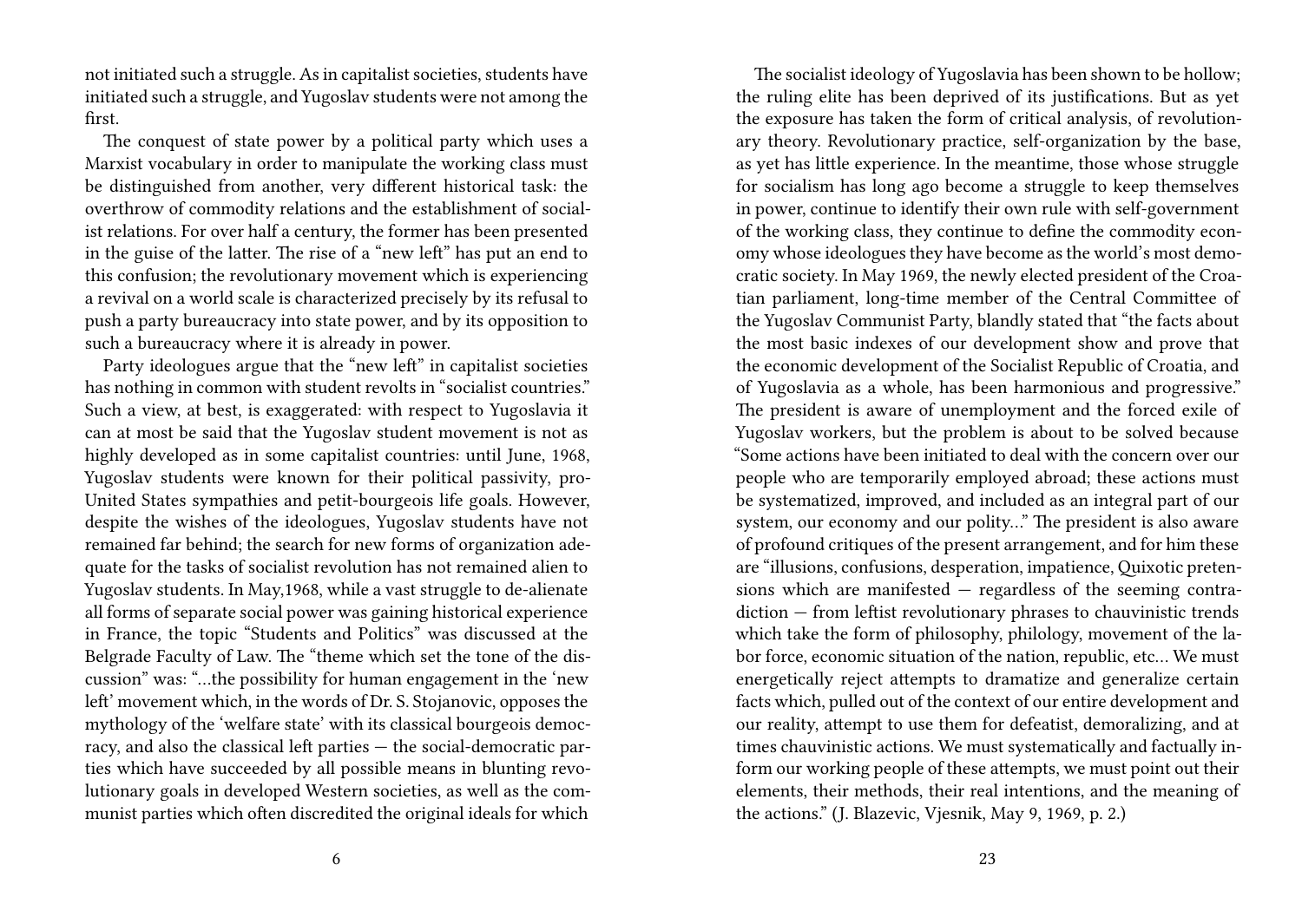socialism (which was defined by Marx as the negation of capitalist commodity production).

The defense of this document was not characterized by more subtle methods of argument, but rather by the type of conservative complacency which simply takes the status quo for granted as the best of all possible worlds. "I can hardly accept critiques which are not consistent with the spirit of this material and with the basic ideas which it really contains… Insistence on a conception which would give rational solutions to all the relations and problems we confront, seems to me to go beyond the real possibilities of our society… This is our reality. The different conditions of work in individual enterprises, in individual branches, in individual regions of the country and elsewhere — we cannot eliminate them…" (V. Rakic in Student, March 11, 1969, p. 12.)

In another issue of Student, this type of posture was characterized in the following terms: "A subject who judges everything consistent and radical as an exaggeration identifies himself with what objectively exists; thus everything seems to him too idealistic, abstract, Quixotic, unreal, too far-fetched for our reality, and never for him. Numerous people, particularly those who could contribute to the transformation of society, continually lean on reality, on the obstacles which it presents, not seeing that often it is precisely they, with their superficial sense for reality, with their so-called real-politik, who are themselves the obstacles whose victims they claim to be." (D. Grlic in Student, April 28, 1969, p. 3.)

"We cannot allow ourselves to forget that democracy (not to speak of socialism) as well as self-government in an alienated and ideological form, may become a dangerous instrument for promulgating and spreading the illusion that by 'introducing' it, namely through a proclamation, a decree on self-management, we've chosen the right to independent control, which eo ipso negates the need for any kind of struggle. Against whom, and why should we struggle when we already govern ourselves; now we are ourselves — and not anyone above us  $-$  guilty for all our shortcomings." (Ibid.)

they fought, frequently losing them altogether in remarkably bureaucratic deformations." ("The Topic is Action," Student, May 14, 1968, p. 4.)

By May,1968, Yugoslav students had a great deal in common with their comrades in capitalist societies. A front page editorial of the Belgrade student newspaper said, "the tension of the present socialpolitical situation is made more acute by the fact that there are no quick and easy solutions to numerous problems. Various forms of tension are visible in the University, and the lack of perspectives, the lack of solutions to numerous problems, is at the root of various forms of behavior. Feeling this, many are asking if the tension might be transformed into conflict, into a serious political crisis, and what form this crisis will take. Some think the crisis cannot be avoided, but can only be blunted, because there is no quick and efficient way to affect conditions which characterize the entire social structure, and which are the direct causes of the entire situation." ("Signs of Political Crisis, Student, May 21, 1968, p. 1.) The same front page of the student paper carried the following quotation from Marx, on "the veiled alienation at the heart of labor": "…Labor produces wonders for the rich, but misery for the worker. It produces palaces, but a hovel for the worker. It produces beauty, but horror for the worker. It replaces labor with machines, but throws part of the workers backward into barbarian work, and transforms the other part into machines. It produces spirit, but for the worker it produces stupidity and cretinism."

The same month, the editorial of the Belgrade Youth Federation journal said, "…the revolutionary role of Yugoslav students, in our opinion, lies in their engagement to deal with general social problems and contradictions (among which the problems and contradictions of the social and material situation of students are included). Special student problems, no matter how drastic, cannot be solved in isolation, separate from the general social problems: the material situation of students cannot be separated from the economic situation of the society; student self-government cannot be separated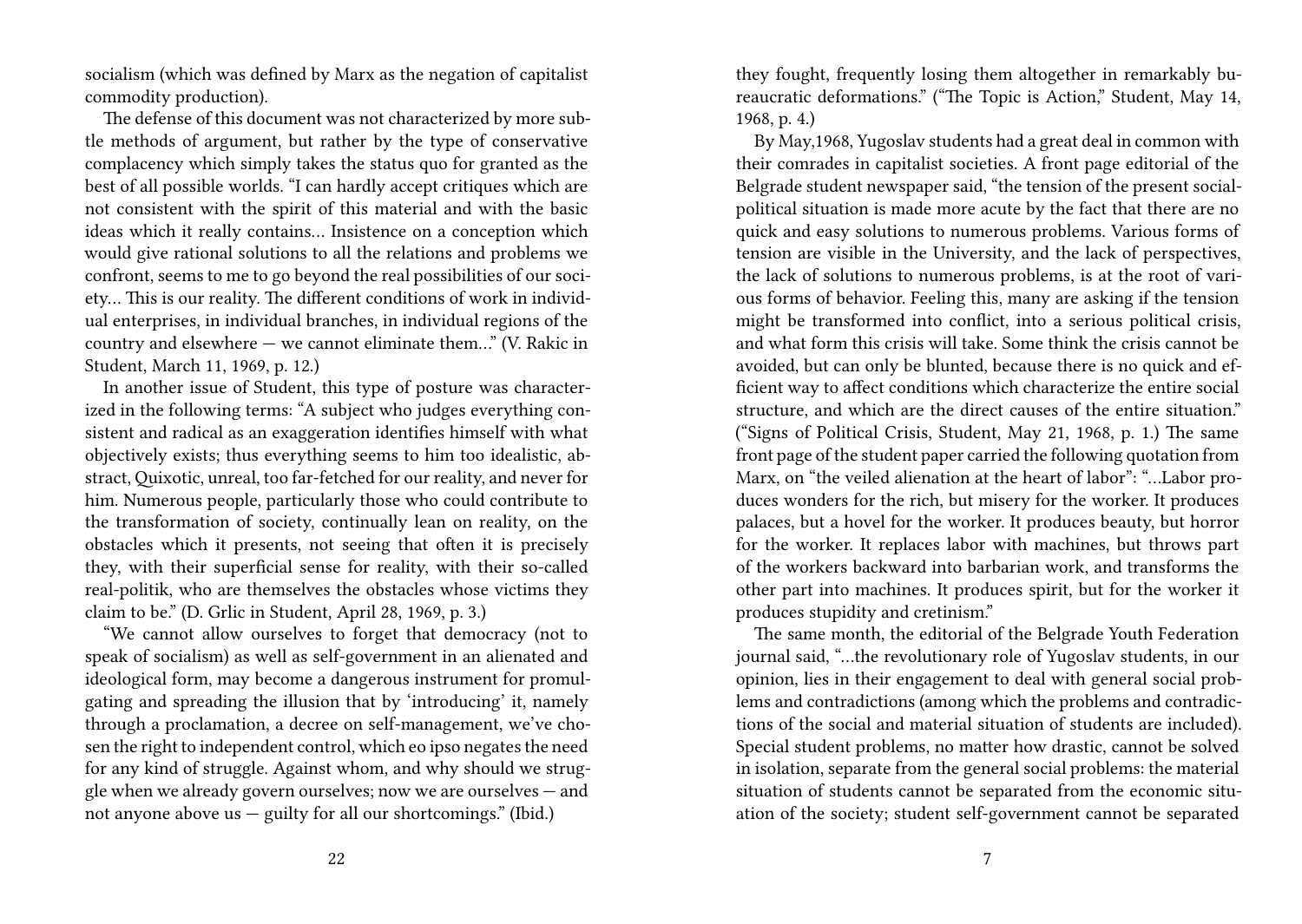from the social problems of self-government; the situation of the University from the situation of society…" (Susret, May 15, 1968). The following issue of the same publication contained a discussion on "the Conditions and the Content of Political Engagement for Youth Today" which included the following observation: "University reform is thus not possible without reform or, why not, revolutionizing of the entire society, because the university cannot be separated from the wider spectrum of social institutions. From this it follows that freedom of thought and action, namely autonomy for the University, is only possible if the entire society is transformed, and if thus transformed it makes possible a general climate of freedom and self-government." (Susret, June 1, 1968.)

\* \* \*

In April, 1968, like their comrades in capitalist countries, Yugoslav students demonstrated their solidarity with the Vietnamese National Liberation Front and their opposition to United States militarism. When Rudi Dutschke was shot in Berlin as a consequence of the Springer Press campaign against radical West German students, Yugoslav students demonstrated their solidarity with the German Socialist Student Federation (S.D.S.). The Belgrade student newspaper carried articles by Rudi Dutschke and by the German Marxist philosopher Ernst Bloch. The experience of the world student movement was communicated to Yugoslav students. "Student revolts which have taken place in many countries this year have shown that youth are able to carry out important projects in the process of changing a society. It can be said that these revolts have influenced circles in our University, since it is obvious that courage and the will to struggle have increased, that the critical consciousness of numerous students has sharpened (revolution is often the topic of intellectual discussion)." (Student, April 23, 1968, p. 1.) As for the forms of organization through which this will to struggle could express itself, Paris provided an example. "What is completely new

production in socialism act as a powerful support to the development of modern productive forces and rational management." This statement is justified by means of the now-familiar demonology, namely by the argument that the only alternative to commodity production in "socialism" is Stalin: "Administrative-bureaucratic management of administration and social reproduction deforms real relations and forms monopolies, namely bureaucratic subjectivism in the conditions of management, and unavoidably leads to irrationality and parasitism in the distribution of the social product…" Thus the choice is clear: either maintain the status quo, or else return to the system which the same League of Communists had imposed on Yugoslav society before 1948. The same type of demonology is used to demolish the idea that "to each according to his work," the official slogan of Yugoslavia, means what the words say. Such an interpretation "ignores differences in abilities and contributions. Such a demand leads to the formation of an all-powerful administrative, bureaucratic force, above production and above society; a force which institutes artificial and superficial equalization, and whose power leads to need, inequality and privilege…" (Student, March 18, 1969.) The principle "to each according to his work" was historically developed by the capitalist class in its struggle against the landed aristocracy, and in present day Yugoslavia this principle has the same meaning that it had for the bourgeoisie. Thus the enormous personal income (and bonuses) of a successful commercial entrepreneur in a Yugoslav import-export firm is justified with this slogan, since his financial success proves both his superior ability as well as the value of his contribution to society. In other words, distribution takes place in terms of the social evaluation of one's labor, and in a commodity economy labor is evaluated on the market. The result is a system of distribution which can be summarized by the slogan "from each according to his ability, to each according to his market success," a slogan which describes a system of social relations widely known as capitalist commodity production, and not as

ism" is restated in this document. "The economic laws of commodity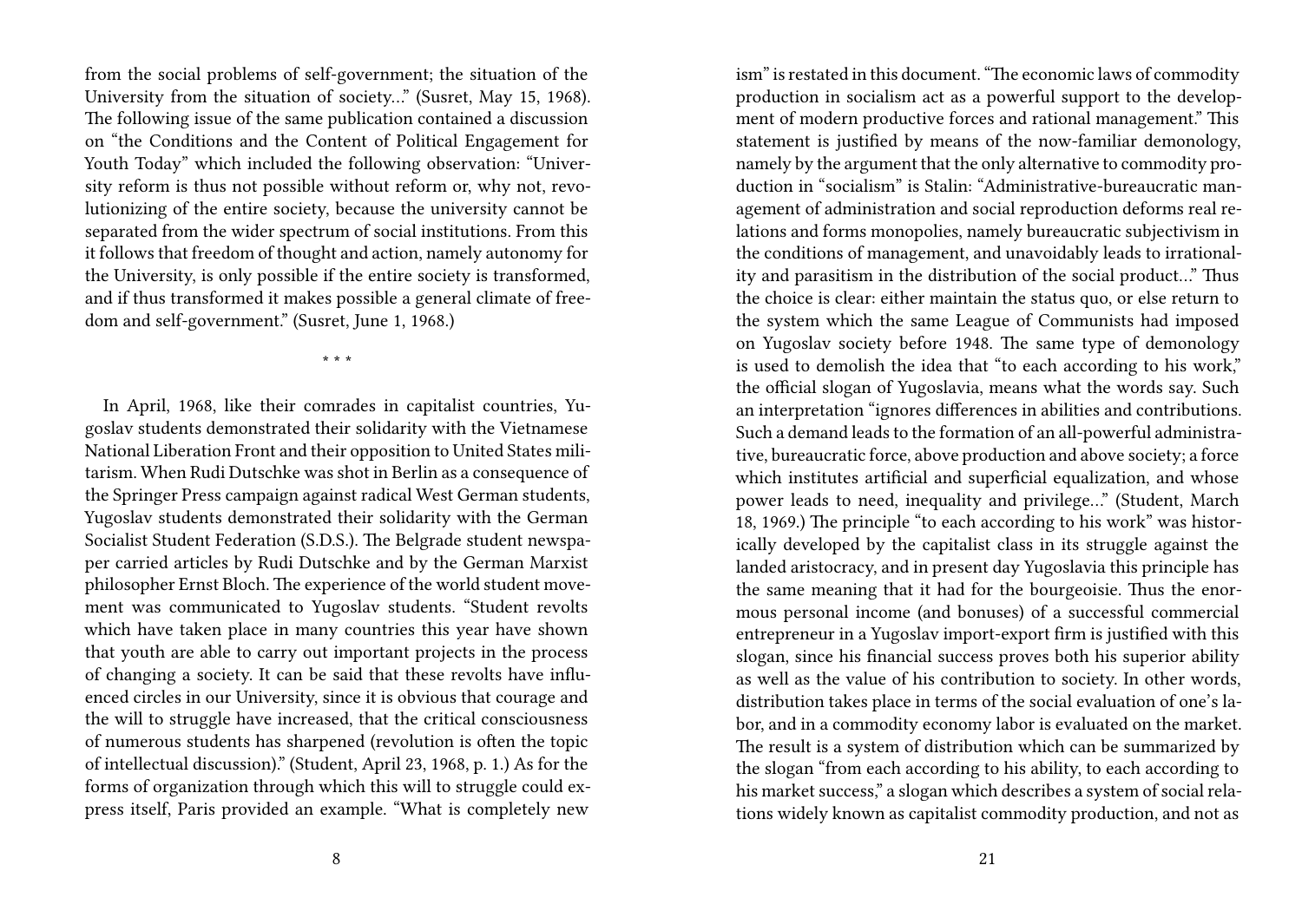"economic" strikes, have not increased the power of workers in Yugoslav society; the effect is nearly the opposite: "What has changed after eleven years of experience with strikes? Wherever they broke out, strikes reproduced precisely those relations which had led to strikes. For example, workers rebel because they're shortchanged in the distribution; then someone, probably the one who previously shortchanged them, gives them what he had taken from them; the strike ends and the workers continue to be hired laborers. And the one who gave in did so in order to maintain his position as the one who gives, the one who saves the workers. In other words, relations of wage-labor, which are in fact the main cause of the strike as a method for resolving conflicts, continue to be reproduced. This leads to another question: is it at all possible for the working class to emancipate itself in a full sense within the context of an enterprise, or is that a process which has to develop on the level of the entire society, a process which does not tolerate any separation between different enterprises, branches, republics?" (Susret, April 18, 1969.)

As for the experts who shortchange the working class, Student carried a long description of various forms of expertise: "1) Enterprise functionaries (directors, businessmen, traveling salesmen, etc.) are paid by the managing board, the workers' council or other self-managed organs, for breaking legal statutes or moral norms in ways that are economically advantageous to the enterprise… 2)… 3) Fictitious or simulated jobs are performed for purposes of tax evasion… 4)… 5) Funds set aside for social consumption are given out for the construction of private apartments, weekend houses, or for the purchase of automobiles…" (Student, February 18, 1969, p. 1.)

The official ideology of Socialist Yugoslavia does not conflict with the interests of its commercial-technocratic elite; in fact it provides a justification for those interests. In March,1969, the Resolution of the Ninth Congress of the Yugoslav League of Communists referred to critiques by June revolutionaries only to reject them, and to reaffirm the official ideology. The absurd contention according to which commodity production remains the central social relation in "socialand extremely important in the new revolutionary movement of the Paris students — but also of German, Italian and U.S. students is that the movement was possible only because it was independent of all existing political organizations. All of these organizations, including the Communist Party, have become part of the system; they have become integrated into the rules of the daily parliamentary game; they have hardly been willing to risk the positions they've already reached to throw themselves into this insanely courageous and at first glance hopeless operation." (M. Markovic, Student, May 21, 1968.)

Another key element which contributed to the development of the Yugoslav student movement was the experience of Belgrade students with the bureaucracy of the student union. In April, students at the Philosophy Faculty composed a letter protesting the repression of Marxist intellectuals in Poland. "All over the world today, students are at the forefront in the struggle to create a human society, and thus we are profoundly surprised by the reactions of the Polish socialist regime. Free critical thought cannot be suppressed by any kind of power, not even by that which superficially leans on socialist ideals. For us, young Marxists, it is incomprehensible that today, in a socialist country, it is possible to tolerate anti-Semitic attacks and to use them for the solution of internal problems. We consider it unacceptable that after Polish socialism experienced so many painful experiences in the past, internal conflicts should be solved by such undemocratic means and that in their solution Marxist thought is persecuted. We also consider unscrupulous the attempts to separate and create conflict between the progressive student movement and the working class whose full emancipation is also the students' goal…" (Student, April 23, 1968, p. 4.) An assembly of students at the Philosophy Faculty sent this letter to Poland — and the University Board of the Yugoslav Student Union opposed the action. Why? The philosophy students themselves analyzed the function, and the interests, of their own bureaucracy: "The University Board of the Yugoslav Student Union was in a situ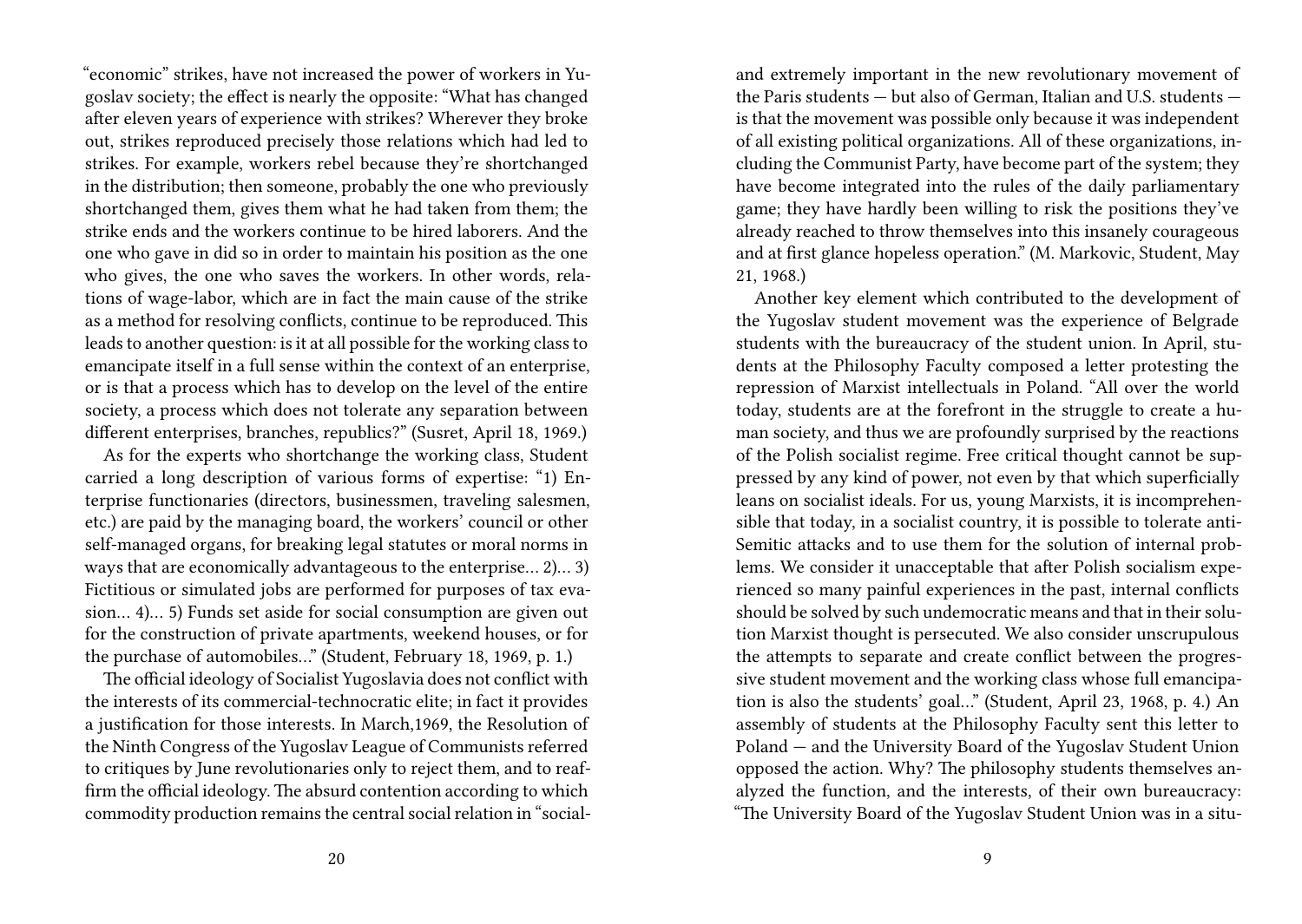ation in which it had lost its political nerve, it could not react, it felt weak and did not feel any obligation to do something. Yet when this body was not asked, when its advice was not heard, action 'should not have been taken.' This is bad tactics and still worse respect for democracy which must come to full expression in young people, like students. Precisely at the moment when the University Board had lost its understanding of the essence of the action, the discussion was channeled to the terrain of formalities: 'Whose opinion should have been sought?' 'Whose permission should have been gotten?' It wasn't asked who would begin an action in this atmosphere of passivity. Is it not paradoxical that the University Board turns against an action which was initiated precisely by its own members and not by any forum, if we keep in mind that the basic principle of our socialism is SELF-MANAGEMENT, which means decision-making in the ranks of the members. In other words, our sin was that we applied our basic right of self-management. Organization can never be an end in itself, but only a means for the realization of ends. The greatest value of our action lies precisely in the fact that it was initiated by the rank and file, without directives or instructions from above, without crass institutionalized forms." (Ibid.)

With these elements  $-$  an awareness of the inseparability of university problems from the social relations of a society based on alienated labor, an awareness of the experience of the international "new left," and an awareness of the difference between self-organization by the rank and file and bureaucratic organization — the Belgrade students moved to action. The incident which set off the actions was minor. On the night of June 2, 1968, a performance which was to be held outdoors near the students' dormitories in New Belgrade, was held in a small room indoors; students who had come to see the performance could not get in. A spontaneous demonstration began, which soon included thousands of students; the demonstrators began to walk toward the government buildings. They were stopped, as in capitalist societies, by the police

all future experts in fields of social science, and also for all other experts, whatever domain of social development they may participate in." (R. Stojanovic, "On the Need to Study General Systems Theory at Social Science Faculties," Student, February 25, 1969.) If, through university reform, General Systems Theory can be drilled into the heads of all future Yugoslav technocrats, presumably Yugoslavia will magically become a "developed and progressive social system" — namely a commercial, technocratic and military bureaucracy, a wonderland for human engineering.

\* \* \*

The students have been separated from the workers; their struggle has been recuperated: it has become an occasion for academic bureaucrats to serve the commercial-technocratic elite more effectively. The bureaucrats encourage students to "self-manage" this "university reform," to participate in shaping themselves into businessmen, technicians and managers. Meanwhile, Yugoslav workers produce more than they've ever produced before, and watch the products of their labor increase the wealth and power of other social groups, groups which use that power against the workers. According to the Constitution, the workers govern themselves. However, according to a worker interviewed by Student, "That's only on paper. When the managers choose their people, workers have to obey; that's how it is here." (Student, March 4, 1969, p. 4.) If a worker wants to initiate a struggle against the continually increasing social inequality of wealth and power, he is checked by Yugoslavia's enormous unemployment: a vast reserve army of unemployed waits to replace him, because the only alternative is to leave Yugoslavia. The workers still have a powerful instrument with which to "govern themselves"; it is the same instrument workers have in capitalist societies: the strike. However, according to one analyst, strikes of workers who are separated from the revolutionary currents of the society and separated from the rest of the working class, namely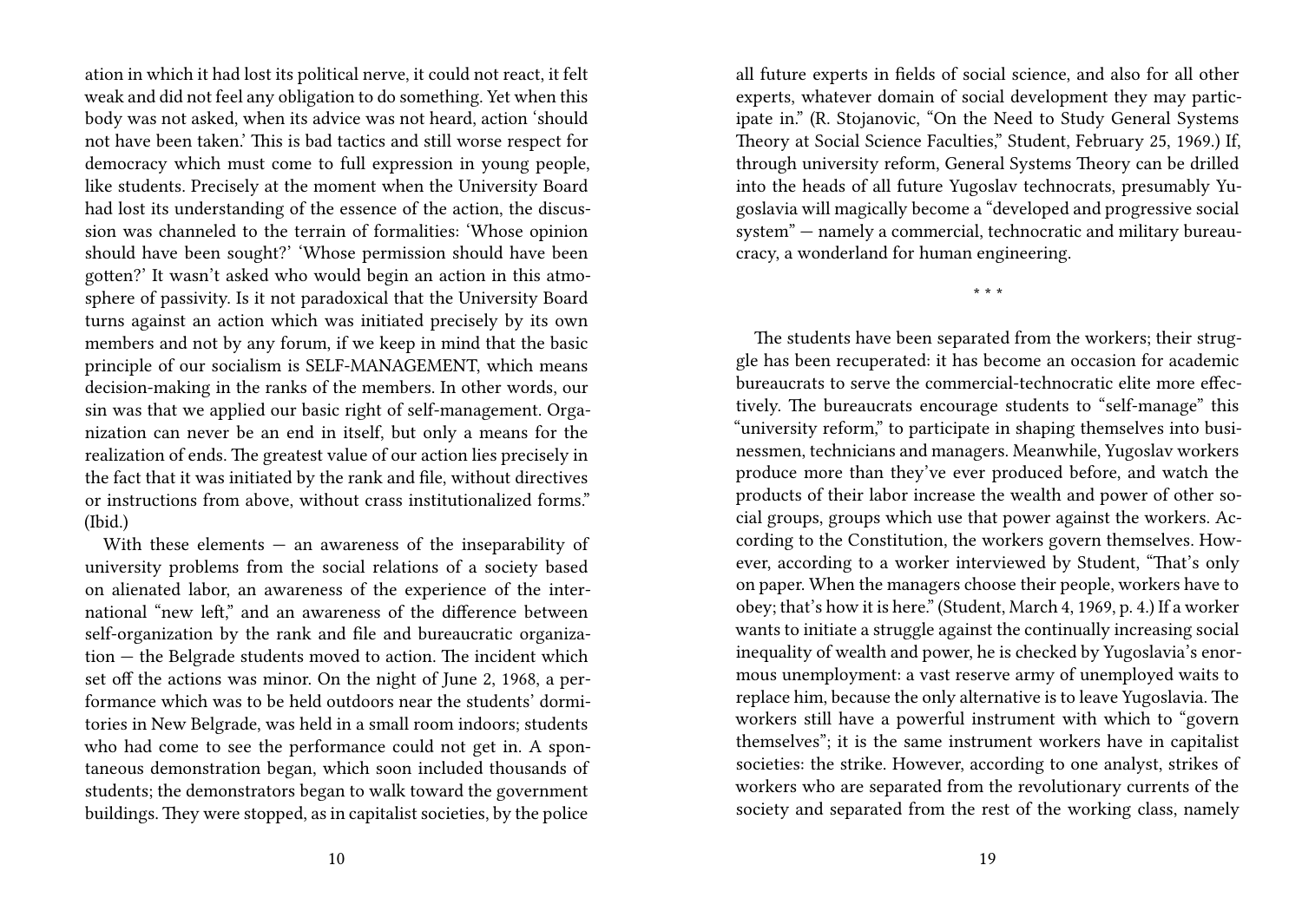tion of students, not only into the technocracy, but into the armed forces as well: "The struggle to improve the material position of the university and of students is our constant task… One of the key questions of present-day work at the university is the imperative to struggle against all forms of defeatism and demagogy. Our university, and particularly our student youth, are and will be the enthusiastic and sure defense of our socialist homeland. Systematic organization in the building of the defensive power of our country against every aggressor, from whatever side he may try to attack us, must be the constant, quick and efficient work of all of us." (D. Ivanovic in Student, October 15, 1968, p. 4.) These remarks were preceded by long and very abstract statements to the effect that "selfmanagement is the content of university reform." The more specific remarks quoted above make it clear what the Rector understands to be the "content" of "self-management."

Since students do not eagerly throw themselves into the "struggle" for university reform, the task is left to the experts who are interested in it, the professors and the academic functionaries. "The main topics of conversation of a large number of teachers and their colleagues are automobiles, weekend houses and the easy life.These are also the main topics of conversation of the social elite which is so sharply criticized in the writings of these academics who do not grasp that they are an integral and not unimportant part of this elite." (B. Jaksic in Susret, February 19, 1969.)

Under the heading of University reform, one of Yugoslavia's leading (official) economists advocates a bureaucratic utopia with elements of magic. The same economist who, some years ago, had emphasized the arithmetical "balances of national production" developed by Soviet "social engineers" for application on human beings by a state bureaucracy, now advocates "the application of General Systems Theory for the analysis of concrete social systems." This General Systems Theory is the latest scientific discovery of "developed and progressive social systems" — like the United States. Due to this fact, "General Systems Theory has become indispensable for

(who are officially called a "militia" in the self-managed language of Yugoslavia); students were beaten by militia batons; many were arrested.

The following day, June 3, continuous general assemblies were held in most of the faculties which compose the University of Belgrade (renamed The Red University Karl Marx ), and also in the streets of New Belgrade. "In their talks students emphasized the gross social differentiation of Yugoslav society, the problem of unemployment, the increase of private property and the unearned wealth of one social layer, the unbearable condition of a large section of the working class and the need to carry out the principle of distribution according to labor consistently. The talks were interrupted by loud applause, by calls like 'Students with Workers,' 'We're sons of working people,' 'Down with the Socialist Bourgeoisie,' 'Freedom of the press and freedom to demonstrate!'" (Student, special issue, June 4, 1968, p. 1.)

Police repression was followed by press repression. The Yugoslav (Communist) press did not communicate the students' struggle to the rest of the population. It communicated a struggle of students for student-problems, a struggle of a separate group for greater privileges, a struggle which had not taken place. The front page of the June 4 issue of Student, which was banned by Belgrade authorities, describes the attempt of the press to present a nascent revolutionary struggle as a student revolt for special privileges: "The press has once again succeeded in distorting the events at the University… According to the press, students are fighting to improve their own material conditions. Yet everyone who took part in the meetings and demonstrations knows very well that the students were already turned in another direction — toward a struggle which encompasses the general interests of our society, above all a struggle for the interests of the working class. This is why the announcements sent out by the demonstrators emphasized above all else the decrease of unjustified social differences. According to the students, this struggle (against social inequality) in addition to the struggle for relations of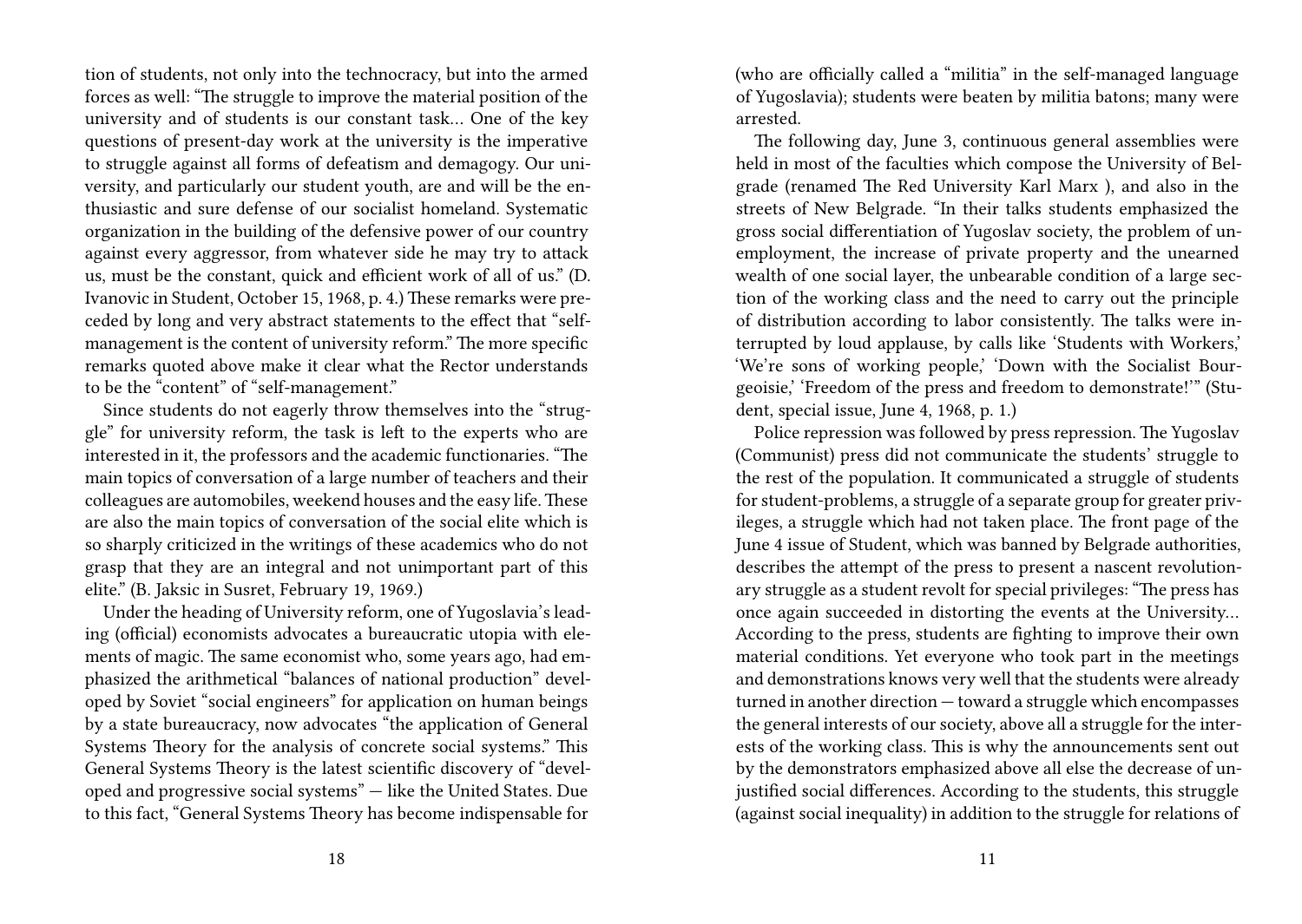self-government and reform, is of central importance to the working class and to Yugoslavia today. The newspapers did not quote a single speaker who talked about unjustified social differences… The newspapers also omitted the main slogans called out during the meetings and demonstrations: For the Unity of Workers and Students, Students with Workers, and similar slogans which expressed a single idea and a single feeling: that the roads and interests of students are inseparable from those of the working class." (Student, June 4, 1968, p. 1.)

By June 5, The Yugoslav Student Federation had succeeded in gaining leadership over the growing movement, and in becoming its spokesman. The student organization proclaimed a "Political Action Program" which contained the revolutionary goals expressed by the students in the assemblies, meetings and demonstrations but the program also contained, as if by way of an appendix, a "Part II" on "university reform." This appendix later played a key role in putting the newly awakened Yugoslav student movement back to sleep. Part I of the political action program emphasized social inequality first of all, unemployment, "democratization of all social and political organizations, particularly the League of Communists," the degeneration of social property into private property, speculation in housing, commercialization of culture. Yet Part II, which was probably not even read by radical students who were satisfied with the relatively accurate expression of their goals in Part I, expresses a very different, in fact an opposite orientation. The first "demand" of Part II already presupposes that none of the goals expressed in Part I will be fulfilled: it is a demand for the adaptation of the university to the present requirements of the Yugoslav social system, namely a demand for technocratic reform which satisfies the requirements of Yugoslavia's commercial-technocratic regime: "Immediate reform of the school system to adapt it to the requirements of the social and cultural development of our economy and our selfmanagement relations…" (Student, special issue, June 8, 1968, pp.  $1-2.$ 

cynically turned into its opposite: the university is to be adapted to serve the needs of the dominant system of social relations; students are to be trained to serve the managerial elite more effectively.

While the "students' organization" initiates the "struggle" for university reform, the students, who had begun to organize themselves to struggle for very different goals, once again become passive and politically indifferent. "June was characterized by a burst of consciousness among the students; the period after June in many ways has the characteristics of the period before June, which can be explained by the inadequate reaction of society to the June events and to the goals expressed in June." (Student, May 13, 1969, P. 4.)

The struggle to overthrow the status quo has been turned away from its insanity; it has been made realistic; it has been transformed into a struggle to serve the status quo. This struggle, which the students do not engage in because "their organization" has assumed the task of managing it for them, is not accompanied by meetings, general assemblies or any other form of self-organization. This is because the students had not fought for "university reform" before June or during June, and they do not become recuperated for this "struggle" after June. It is in fact mainly the "students' spokesmen" who have become recuperated, because what was known before June is still known after June: "Improvement of the University makes sense only if it is based on the axiom that transformations of the university depend on transformations of the society. The present condition of the University reflects, to a greater or lesser extent, the condition of the society. In the light of this fact, it is meaningless to hold that we've argued about general social problems long enough, and that the time has come to turn our attention to university reform." (B. Jaksic in Susret, February 19, 1969.)

The content of "university reform" is defined by the Rector of the University of Belgrade. In his formulation, published in Student half a year after the June events, the Rector even includes "goals" which the students had specifically fought against, such as separation from the working class for a price, and the systematic integra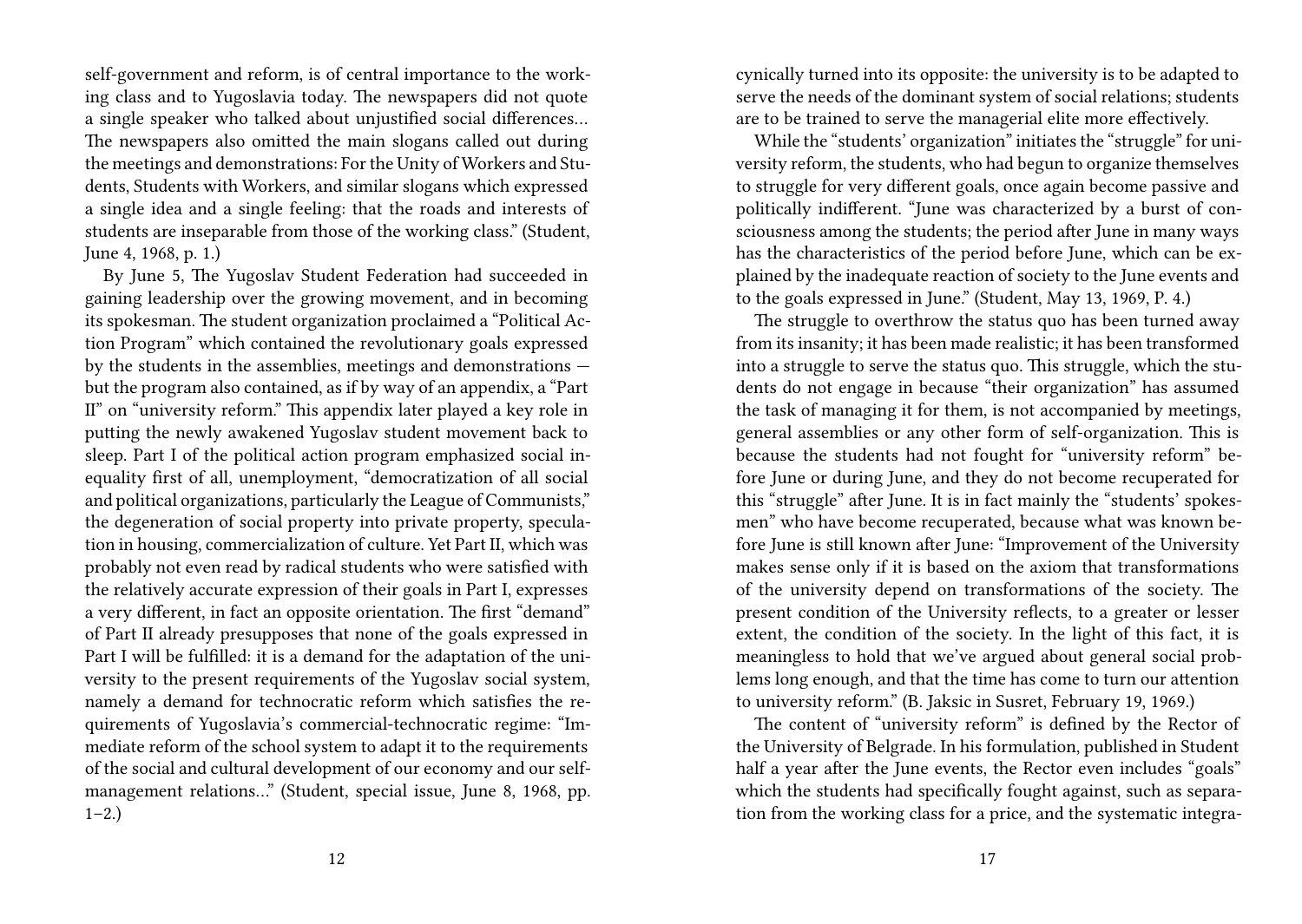this students must help me. Furthermore, if I'm not able to solve these problems then I should no longer be on this place. I think that every old communist who has the consciousness of a communist should not insist on staying where he is, but should give his place to people who are able to solve problems. And finally I turn to students once again: it's time to return to your studies, it's time for tests, and I wish you success. It would really be a shame if you wasted still more time." (Tito in Student, June 11, 1968, pp. 1–2.)

This speech, which in itself represents a self-exposure, left open only two courses of action: either a further development of the movement completely outside of the clearly exposed political organizations, or else co-optation and temporary silence. The Yugoslav movement was co-opted and temporarily silenced. Six months after the explosion, in December, the Belgrade Student Union officially adopted the political action program proclaimed in June. This version of the program included a Part I, on the social goals of the struggle, a Part II, on university reform, and a newly added Part III, on steps to be taken. In Part III it is explained that, "in realizing the program the method of work has to be kept in mind. 1) The Student Union is not able to participate directly in the solution of the general social problems (Part I of the program)… 2) The Student Union is able to participate directly in the struggle to reform the University and the system of higher education as a whole (Part II of the program), and to be the spokesman of progressive trends in the University." (Student, December 17, 1969, p. 3.) Thus several events have taken place since June. The students' struggle has been institutionalized: it has been taken over by the "students' organization." Secondly, two new elements have been appended to the original goals of the June struggle: a program of university reform, and a method for realizing the goals. And, finally, the initial goals of the struggle are abandoned to the social groups against whom the students had revolted. What was once an appendix has now become the only part of the program on which students are to act: "university reform." Thus the revolt against the managerial elite has been

This crude reversal, this manipulation of the student revolt so as to make it serve the requirements of the dominant social relations against which the students had revolted, did not become evident until the following school year. The immediate reactions of the regime were far less subtle: they consisted of repression, isolation, separation. The forms of police repression included beatings and jailings, a ban on the student newspaper which carried the only complete report of the events, demonstrations and meetings, and on the night of June 6, "two agents of the secret police and a militia officer brutally attacked students distributing the student paper, grabbed 600 copies of the paper, tore them to pieces and burned them. All this took place in front of a large group of citizens who had gathered to receive copies of the paper." (Student, June 8, 1968, p. 3.)

In addition to police repression, the dominant interests succeeded in isolating and separating the students from the workers, they temporarily succeeded in their "unscrupulous attempt to separate and create conflict between the progressive student movement and the working class whose full emancipation is also the students' goal." This was done in numerous ways. The ban on the student press and misreporting by the official press kept workers ignorant of the students' goals; enterprise directors and their circles of experts "explained" the student struggle to "their" workers, instructed workers to defend "their" factories from attacks by "violent" students, and then sent letters to the press, in the name of the "workers' collective," congratulating the police for saving Yugoslav self-management from the violent students. "According to what is written and said, it turns out that it was the students who used force on the National Militia, that they blocked militia stations and surrounded them. Everything which has characterized the student movement from the beginning, in the city and in the university buildings, the order and self-control, is described with the old word: violence… This bureaucracy, which wants to create a conflict between workers and students, is inside the League of Communists, in the enterprises and in the state offices, and it is